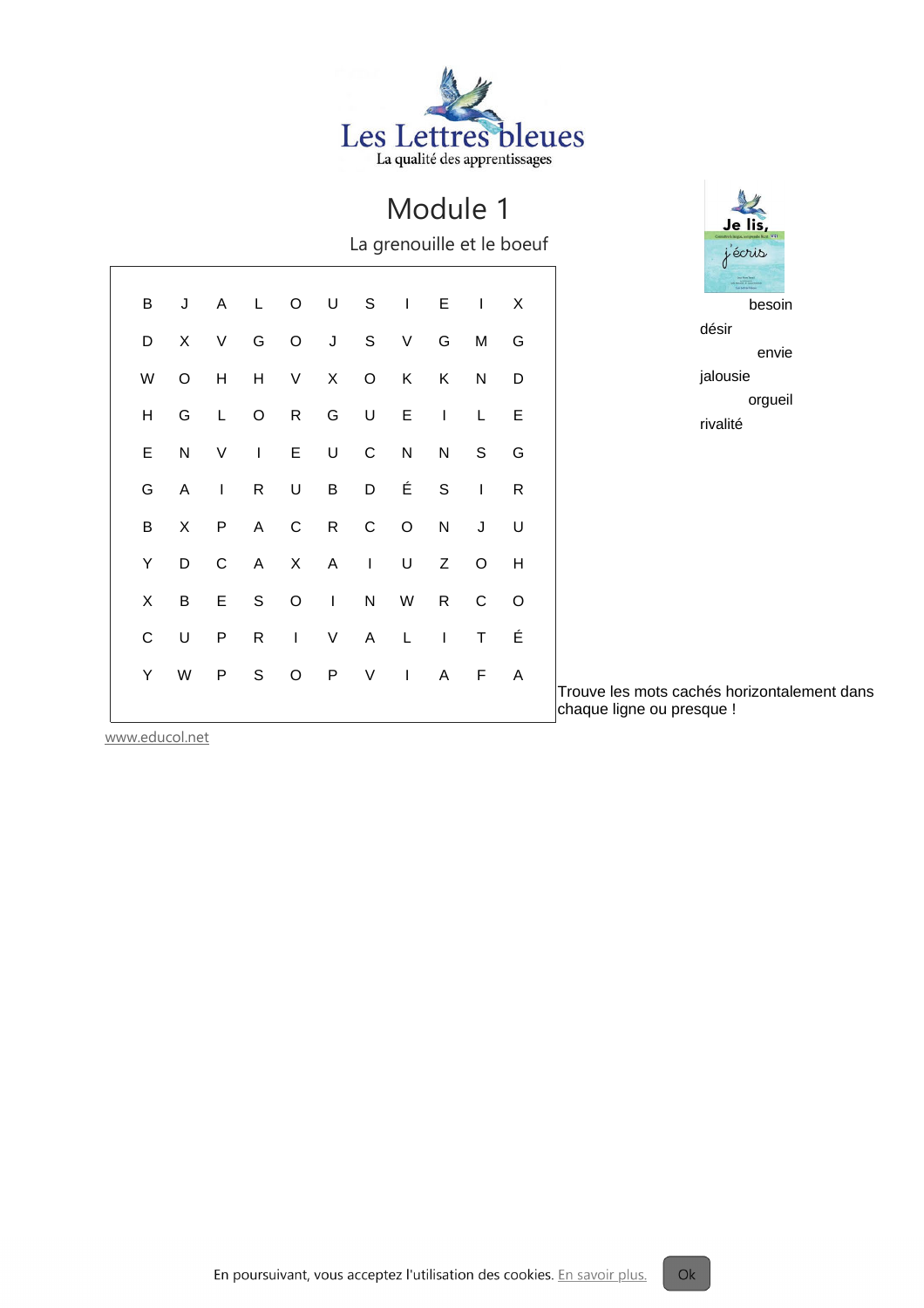

Je lis, j'écris

Alerte météorologique

| M            | P            | $\mathsf{R}$ | É            | $\mathsf{C}$ | A            | U            | т                       | I.           | $\circ$     | $\mathsf{N}$   | ${\mathsf S}$ | G              | V            | alerte                                 |
|--------------|--------------|--------------|--------------|--------------|--------------|--------------|-------------------------|--------------|-------------|----------------|---------------|----------------|--------------|----------------------------------------|
| N            | т            | $\sf P$      | $\mathsf C$  | Q            | $\mathsf{R}$ | ${\sf N}$    | U                       | A            | G           | $\mathsf E$    | $\mathsf S$   | Z              | G            | catastrophe                            |
|              |              |              |              |              |              |              |                         |              |             |                |               |                |              | cyclone                                |
| A            | ${\sf N}$    | H            | $\sf P$      |              | $\mathbf{I}$ | H            | $\mathsf O$             | $\sf U$      | ${\sf R}$   | $\mathsf A$    | G             | $\overline{A}$ | $\mathsf{N}$ | danger                                 |
| C            | Α            | T            | A            | $\mathsf{S}$ | $\mathsf T$  | ${\sf R}$    | $\mathsf O$             | $\mathsf{P}$ | H           | $\mathsf E$    | Κ             | H              | $\circ$      | dégâts                                 |
|              |              |              |              |              |              |              |                         |              |             |                |               |                |              | inondations                            |
| $\mathsf{R}$ | $\mathsf{R}$ | $\sf B$      | $\cup$       | Y            | $\mathsf X$  | $\mathsf F$  | $\sf J$                 | K            | Q           | D              | $\mathsf{P}$  | J              | $\mathsf{R}$ | malheur                                |
|              |              |              |              |              |              |              |                         |              |             |                |               |                |              | menace                                 |
| W            | M            | $\mathbf{I}$ | ${\sf N}$    | $\circ$      | $\mathsf{N}$ | D            | $\overline{\mathsf{A}}$ | $\mathsf T$  |             | $\circ$        | $\mathsf{N}$  | S              | W            | météorologie                           |
|              | M            | É            | $\sf T$      | É            | $\circ$      | $\mathsf{R}$ | $\circ$                 | L            | $\circ$     | G              |               | E              | Q            | nuages                                 |
|              |              |              |              |              |              |              |                         |              |             |                |               |                |              | orage                                  |
| L            |              | A            | Τ            | $\mathsf{R}$ | E            | M            | B                       | L            | E           | M              | E             | $\mathsf{N}$   | Τ            | ouragan                                |
| N            | B            | $\sf B$      | Τ            | E            | M            | $\sf P$      | Ê                       | $\top$       | $\mathsf E$ | $\overline{A}$ | Κ             | $\mathsf{R}$   | S            | précautions                            |
|              |              |              |              |              |              |              |                         |              |             |                |               |                |              | tempête                                |
| M            | Е            | ${\sf N}$    | A            | $\mathsf{C}$ | $\mathsf E$  | Κ            | D                       | A            | ${\sf N}$   | G              | $\mathsf E$   | $\mathsf{R}$   | P            | tremblement                            |
| Α            |              | E            | $\mathsf{R}$ | $\mathsf{T}$ | E            | D            | M                       | A            | L           | H              | E             | U              | ${\sf R}$    | épargner                               |
|              |              |              |              |              |              |              |                         |              |             |                |               |                |              |                                        |
| $\mathsf C$  | $\mathsf{C}$ | Υ            | $\mathsf C$  |              | $\circ$      | $\mathsf{N}$ | E                       | $\mathsf S$  | G           | $\sf T$        | D             | D              | F            |                                        |
| Υ            | E            | Κ            | D            | É            | $\mathsf{P}$ | A            | $\mathsf{R}$            | G            | ${\sf N}$   | $\mathsf E$    | $\mathsf{R}$  | $\mathbf S$    | I            |                                        |
|              |              |              |              |              |              |              |                         |              |             |                |               |                |              |                                        |
| E            | Κ            | $\circ$      | $\mathsf{R}$ | A            | G            | $\mathsf E$  | D                       | É            | G           | Â              | $\mathsf T$   | $\mathsf S$    | Q            | Trouve les mots cachés horizontalement |
|              |              |              |              |              |              |              |                         |              |             |                |               |                |              | dans chaque ligne ou presque !         |
|              |              |              |              |              |              |              |                         |              |             |                |               |                |              |                                        |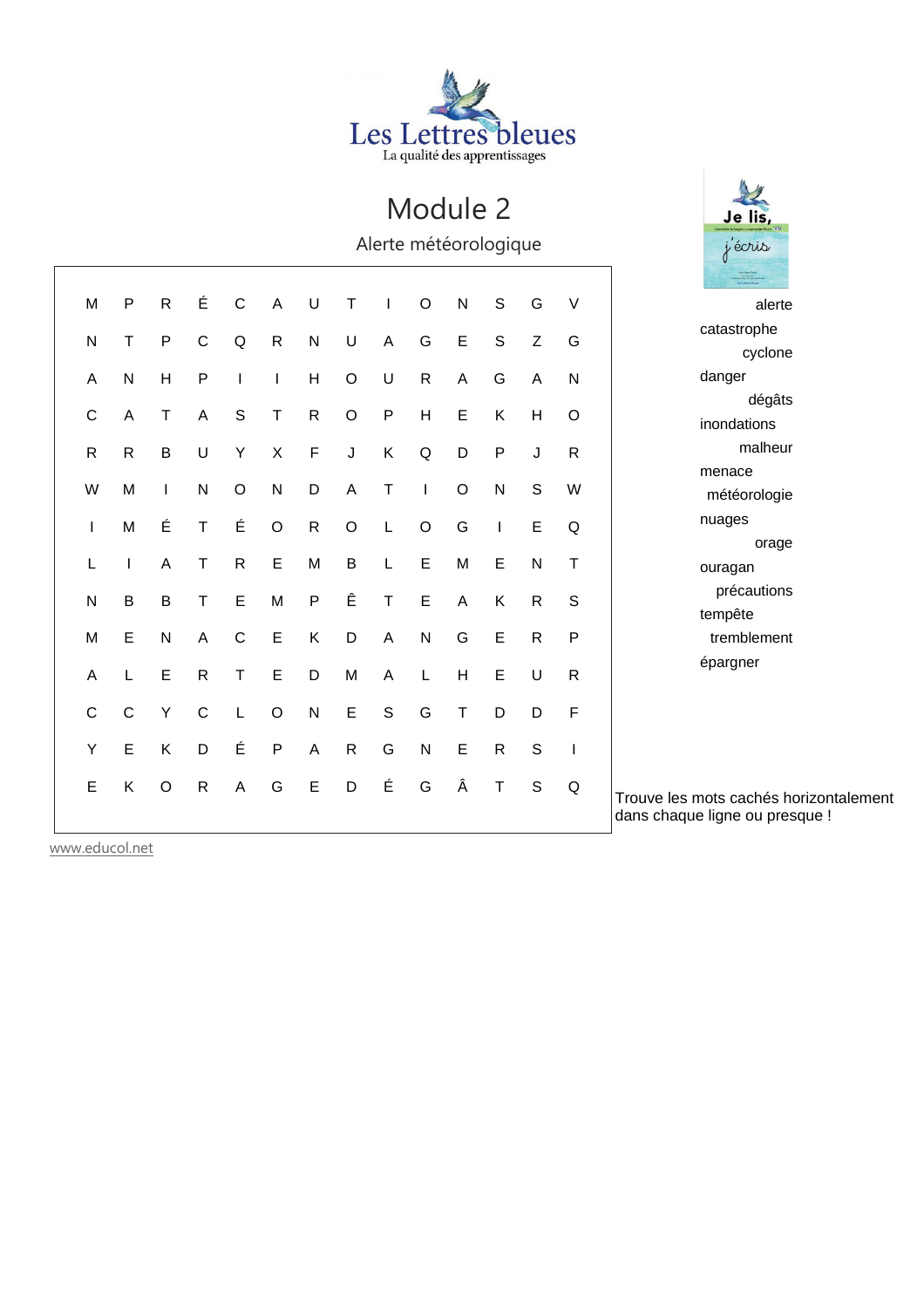

Au parc

| aff                                        | ${\sf N}$ | $\mathsf O$ | $\sf P$     | E            | ${\sf R}$    | D                        | A           | $\mathsf C$ | $\mathbf S$  | E            | $\mathsf O$ | A           | I            | $\sf T$                 |  |
|--------------------------------------------|-----------|-------------|-------------|--------------|--------------|--------------------------|-------------|-------------|--------------|--------------|-------------|-------------|--------------|-------------------------|--|
| blasé<br>déc                               | E         | $\mathsf S$ | S           | E            | ${\sf R}$    | D                        | ${\sf N}$   | E           | $\top$       | М            | T           | J           | $\mathsf S$  | Κ                       |  |
| désespo                                    | E         | Н           | $\mathsf S$ | $\circ$      | Χ            | U                        | W           | $\top$      | E            | T            | U           | $\sf Q$     | $\mathsf{N}$ | I                       |  |
| es<br>espoir                               | B         | W           | Υ           | Υ            | T            | $\mathsf B$              | U           | J           | Κ            | E            | F           | E           | G            | $\mathsf S$             |  |
| indig                                      | H         | ${\sf R}$   | T           | $\circ$      | P            | S                        | E           | $\mathsf S$ | É            | D            | $\vee$      | L           | Υ            | $\overline{\mathsf{H}}$ |  |
| inquiet<br>in                              | Z         | F           | E           | $\mathsf I$  | $\mathsf O$  | $\mathsf J$              | ${\sf R}$   | $\mathsf I$ | $\circ$      | $\sf P$      | $\mathsf S$ | E           | $\circ$      | Κ                       |  |
| inquiétu                                   | Ε         | ${\sf N}$   | $\mathsf O$ | $\mathsf{I}$ | $\mathsf T$  | A                        | ${\sf N}$   | G           | I            | D            | ${\sf N}$   | T           | I            | Υ                       |  |
| joyeuse                                    | Υ         | U           | W           | A            | E            | ${\sf R}$                | D           | ${\sf N}$   | E            | $\top$       | $\mathsf C$ | W           | S            | $\top$                  |  |
| j<br>suave                                 | W         | G           | E           | $\mathsf S$  | U            | E                        | Υ           | $\mathsf O$ | J            | É            | S           | A           | L            | $\sf B$                 |  |
| 1                                          | H         | W           | E           | $\top$       | È            | I                        | U           | $\mathsf Q$ | $\mathsf{N}$ | T            | B           | E           | $\circ$      | $\mathsf F$             |  |
| tendress                                   | L         | $\mathsf I$ | U           | $\sf X$      | U            | E                        | Υ           | $\mathsf O$ | J            | E            | $\vee$      | A           | U            | $\mathbf S$             |  |
|                                            | $\circ$   | M           | $\mathsf C$ | $\mathsf Z$  | $\mathsf{N}$ | $\circ$                  | T           | T           | $\mathsf C$  | E            | F           | F           | A            | T                       |  |
|                                            | W         | E           | L           | $\mathsf C$  | Q            | $\mathsf{N}$             | $\mathsf O$ | L           | $\top$       | P            | E           | $\mathsf C$ | É            | D                       |  |
| Trouve les mots cac<br>dans chaque ligne o | E         | D           | U           | $\top$       | É            | $\overline{\phantom{a}}$ | U           | $\sf Q$     | $\mathsf{N}$ | $\mathbf{I}$ | L           | $\mathsf C$ | $\mathsf{N}$ | ${\sf R}$               |  |

www.educol.net



ection eption pir scadre nation quiète de joie joyeux tendre

se

thés horizontalement ou presque !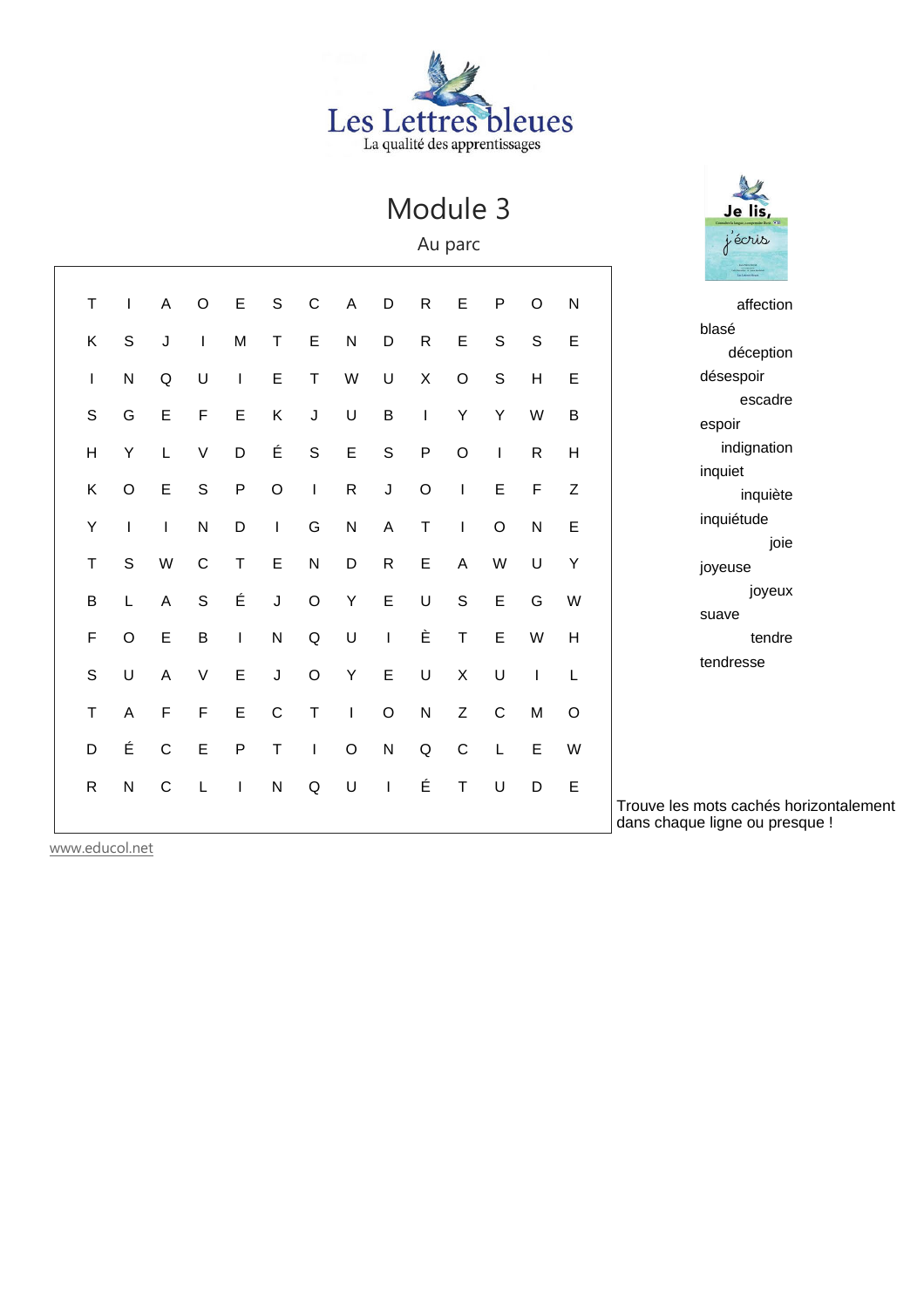

### Module 4 a

Visitez Annecy !

|                                         | $\mathsf F$ | $\mathsf{S}$ | $\mathsf E$  | É                                                                                                                                                                                                                                                                                                                                                                                | $\mathbf S$                                                                                                                                                                                                                                                                                                                                                                      | U           | M                         | ${\sf R}$    | I           | E           | W           | D              | L       | J                        |  |
|-----------------------------------------|-------------|--------------|--------------|----------------------------------------------------------------------------------------------------------------------------------------------------------------------------------------------------------------------------------------------------------------------------------------------------------------------------------------------------------------------------------|----------------------------------------------------------------------------------------------------------------------------------------------------------------------------------------------------------------------------------------------------------------------------------------------------------------------------------------------------------------------------------|-------------|---------------------------|--------------|-------------|-------------|-------------|----------------|---------|--------------------------|--|
| agend                                   | $\mathsf R$ | ${\sf N}$    | L            | $\mathsf C$                                                                                                                                                                                                                                                                                                                                                                      | U                                                                                                                                                                                                                                                                                                                                                                                | $\circ$     | I                         | $\circ$      | Z           | $\mathbf S$ | W           | V              | L       | V                        |  |
| canau                                   | E           | ${\sf N}$    | L            | $\mathbb S$                                                                                                                                                                                                                                                                                                                                                                      | $\sf T$                                                                                                                                                                                                                                                                                                                                                                          | $\mathsf I$ | U                         | $\mathsf C$  | ${\sf R}$   | I           | $\mathsf C$ | F              | B       | Υ                        |  |
| ce<br>circuit                           | G           | F            | E            | G                                                                                                                                                                                                                                                                                                                                                                                | A                                                                                                                                                                                                                                                                                                                                                                                | ${\sf R}$   | ${\sf R}$                 | A            | $\sf B$     | D           | C           | Ζ              | O       | $\mathsf{P}$             |  |
| de                                      | A           | U            | M            | É                                                                                                                                                                                                                                                                                                                                                                                | ${\sf R}$                                                                                                                                                                                                                                                                                                                                                                        | ${\sf P}$   | $\mathsf S$               | ${\sf R}$    | $\mathsf O$ | $\mathsf S$ | É           | $\mathsf R$    | $\sf T$ | $\mathsf C$              |  |
| hôtel                                   | ${\sf R}$   | X            | U            | A                                                                                                                                                                                                                                                                                                                                                                                | $\mathsf{N}$                                                                                                                                                                                                                                                                                                                                                                     | A           | $\mathsf C$               | $\mathsf E$  | G           | A           | Υ           | O              | V       | G                        |  |
| musé                                    | U           | U            | D            | D                                                                                                                                                                                                                                                                                                                                                                                | $\mathsf V$                                                                                                                                                                                                                                                                                                                                                                      | U           | W                         | $\sf T$      | W           | Υ           | $\mathsf I$ | U              | $\sf X$ | $\vee$                   |  |
| tourist                                 | G           | S            | E            | T                                                                                                                                                                                                                                                                                                                                                                                | $\begin{array}{c} \rule{0pt}{2.5ex} \rule{0pt}{2.5ex} \rule{0pt}{2.5ex} \rule{0pt}{2.5ex} \rule{0pt}{2.5ex} \rule{0pt}{2.5ex} \rule{0pt}{2.5ex} \rule{0pt}{2.5ex} \rule{0pt}{2.5ex} \rule{0pt}{2.5ex} \rule{0pt}{2.5ex} \rule{0pt}{2.5ex} \rule{0pt}{2.5ex} \rule{0pt}{2.5ex} \rule{0pt}{2.5ex} \rule{0pt}{2.5ex} \rule{0pt}{2.5ex} \rule{0pt}{2.5ex} \rule{0pt}{2.5ex} \rule{0$ | $\mathbf S$ | $\boldsymbol{\mathsf{H}}$ | $\sf V$      | $\mathsf S$ | E           | P           | L              | A       | $\mathsf I$              |  |
| voyag                                   | W           | $\vee$       | $\mathsf C$  | L                                                                                                                                                                                                                                                                                                                                                                                | $\sf Q$                                                                                                                                                                                                                                                                                                                                                                          | I           | ${\sf N}$                 | $\mathsf O$  | I           | $\top$      | O           | M              | É       | M                        |  |
|                                         | ${\sf N}$   | $\mathsf O$  | $\mathbf{I}$ | $\top$                                                                                                                                                                                                                                                                                                                                                                           | A                                                                                                                                                                                                                                                                                                                                                                                | ${\sf N}$   | I                         | $\top$       | $\mathsf S$ | E           | D           | P              | Υ       | A                        |  |
| ému                                     | M           | Z            | $\mathbf S$  | $\begin{array}{c} \rule{0pt}{2.5ex} \rule{0pt}{2.5ex} \rule{0pt}{2.5ex} \rule{0pt}{2.5ex} \rule{0pt}{2.5ex} \rule{0pt}{2.5ex} \rule{0pt}{2.5ex} \rule{0pt}{2.5ex} \rule{0pt}{2.5ex} \rule{0pt}{2.5ex} \rule{0pt}{2.5ex} \rule{0pt}{2.5ex} \rule{0pt}{2.5ex} \rule{0pt}{2.5ex} \rule{0pt}{2.5ex} \rule{0pt}{2.5ex} \rule{0pt}{2.5ex} \rule{0pt}{2.5ex} \rule{0pt}{2.5ex} \rule{0$ | E                                                                                                                                                                                                                                                                                                                                                                                | $\mathsf S$ | E                         | T            | $\mathsf S$ | I           | ${\sf R}$   | U              | $\circ$ | $\top$                   |  |
|                                         | E           | $\mathsf{R}$ | $\mathsf{I}$ | A                                                                                                                                                                                                                                                                                                                                                                                | $\mathsf{N}$                                                                                                                                                                                                                                                                                                                                                                     | E           | $\top$                    | ${\sf N}$    | E           | $\mathbf C$ | E           | I              | E       | G                        |  |
|                                         | D           | $\circ$      | G            | X                                                                                                                                                                                                                                                                                                                                                                                | ${\sf R}$                                                                                                                                                                                                                                                                                                                                                                        | $\mathbb S$ | $\mathsf E$               | $\mathsf{C}$ | N           | E           | G           | A              | W       | Κ                        |  |
| Trouve les mots ca<br>dans chaque ligne | U           | E            | $\mathsf C$  | $\overline{\mathsf{A}}$                                                                                                                                                                                                                                                                                                                                                          | L                                                                                                                                                                                                                                                                                                                                                                                | L           | G                         | $\mathsf L$  | E           | T           | Ô           | $\overline{H}$ | $\vee$  | $\overline{\phantom{a}}$ |  |



Alpes ces barrage canaux entenaire ts estination lac es sites ites trésors voyage émotion

www.educol.net

achés horizontalement ou presque !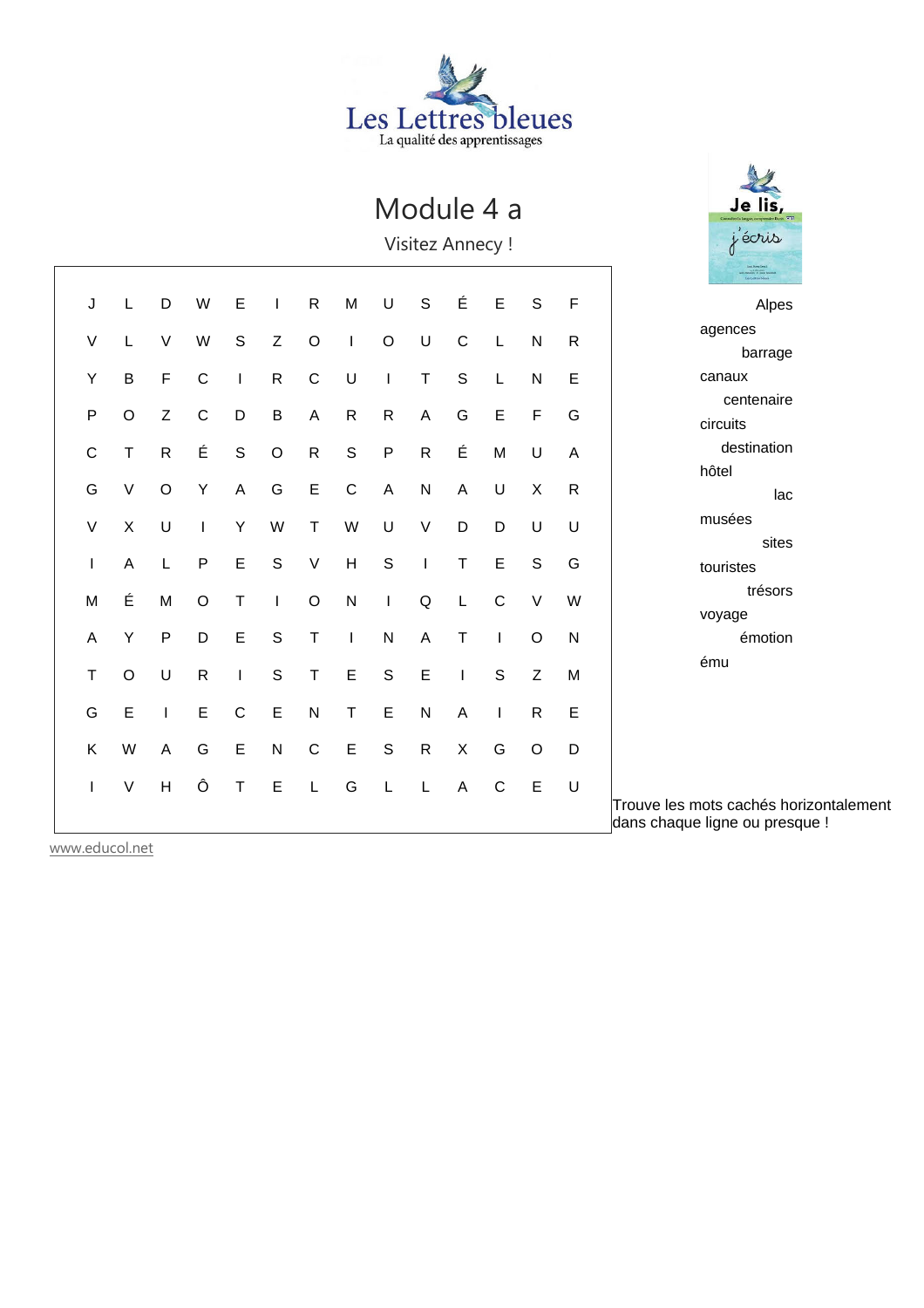

### Module 4b

Visitez Annecy ! les métiers

|              |              |             |              |              |              |               |               |              |              |              |              |              |              | Le Lemachine                                                  |
|--------------|--------------|-------------|--------------|--------------|--------------|---------------|---------------|--------------|--------------|--------------|--------------|--------------|--------------|---------------------------------------------------------------|
| B            |              | W           | H            | $\mathsf C$  | $\circ$      | M             | É             | D            | T            | $\mathsf E$  | ${\sf N}$    | F            | $\mathbf{I}$ | artisan                                                       |
| U            | Υ            | B           | A            | $\mathsf{R}$ | T            | $\mathbf{I}$  | ${\mathsf S}$ | A            | $\mathsf{N}$ | M            | U            | т            | H            | artiste                                                       |
|              |              |             |              |              |              |               |               |              |              |              |              |              |              | bijoutier                                                     |
| Τ            | M            | D           | $\mathsf B$  | $\mathbf{I}$ | J            | $\mathsf O$   | U             | $\mathsf T$  | $\mathbf{I}$ | $\mathsf E$  | $\mathsf{R}$ | Z            | D            | comédien                                                      |
| Υ            | F            | E           | $\mathsf{R}$ | $\mathsf{R}$ | $\circ$      | ${\sf N}$     | ${\sf N}$     |              | E            | $\mathsf{R}$ | A            | $\mathsf{C}$ | H            | enseignant                                                    |
|              |              |             |              |              |              |               |               | $\mathbf{I}$ |              |              |              |              |              | ferronnier                                                    |
| A            | $\mathsf{R}$ | T           |              | $\mathsf S$  | $\mathsf T$  | E             | $\sf V$       | J            | $\mathsf{P}$ | $\circ$      | È            | T            | E            | menuisier                                                     |
|              |              |             |              |              |              |               |               |              |              |              |              |              |              | musicien                                                      |
| $\mathsf{P}$ | $\circ$      | $\mathsf T$ | $\mathbf{I}$ | $\mathsf E$  | $\mathsf{R}$ | É             | $\sf B$       | É            | ${\sf N}$    | $\mathbf{I}$ | $\mathsf S$  | т            | E            | peintre                                                       |
| W            | ${\sf N}$    | Κ           | $\sf B$      | Z            | $\mathsf S$  | $\mathsf C$   | U             | L            | $\sf P$      | $\top$       | $\mathsf E$  | U            | $\mathsf R$  | plombier                                                      |
|              |              |             |              |              |              |               |               |              |              |              |              |              |              | potier                                                        |
| E            | ${\sf N}$    | $\mathbf S$ | $\mathsf E$  | $\mathbf{I}$ | G            | ${\sf N}$     | $\mathsf{A}$  | N            | т            | $\mathsf E$  | ${\sf R}$    | т            | A            | poète                                                         |
| $\sf B$      | M            | O           | $\circ$      | M            | U            | ${\mathbb S}$ | $\mathbf{I}$  | $\mathsf C$  | L            | $\mathsf E$  | $\mathsf{N}$ | $\mathsf{P}$ | $\mathsf R$  | sculpteur                                                     |
|              |              |             |              |              |              |               |               |              |              |              |              |              |              | serrurier                                                     |
| N            | H            | P           | E            | $\mathbf{I}$ | N            | Τ             | $\mathsf{R}$  | $\mathsf E$  | K            | D            | ${\sf R}$    | $\mathsf{F}$ | H            | ébéniste                                                      |
|              |              |             |              |              |              |               |               |              |              |              |              |              |              | électricien                                                   |
| G            | $\mathsf S$  | Ε           | R            | $\mathsf{R}$ | U            | R             | J.            | Ε            | R            | D            | U            | D            | $\mathsf{R}$ |                                                               |
| L            | ${\sf R}$    | $\sf P$     | L            | $\circ$      | M            | $\sf B$       | T             | E            | $\mathsf{R}$ | $\circ$      | T            |              | $\mathsf{C}$ |                                                               |
|              |              |             |              |              |              |               |               |              |              |              |              |              |              |                                                               |
| B            | É            | L           | $\mathsf E$  | $\mathsf C$  | $\mathsf T$  | $\mathsf{R}$  | L             | $\mathsf{C}$ | I            | E            | ${\sf N}$    | A            | P            |                                                               |
| A            | M            | E           | $\mathsf{N}$ | U            | L            | ${\mathsf S}$ | T             | E            | $\mathsf{R}$ | ${\sf R}$    | E            | $\sf B$      | $\sf B$      |                                                               |
|              |              |             |              |              |              |               |               |              |              |              |              |              |              | Trouve les mots cachés horizontalement<br>dans chaque ligne ! |

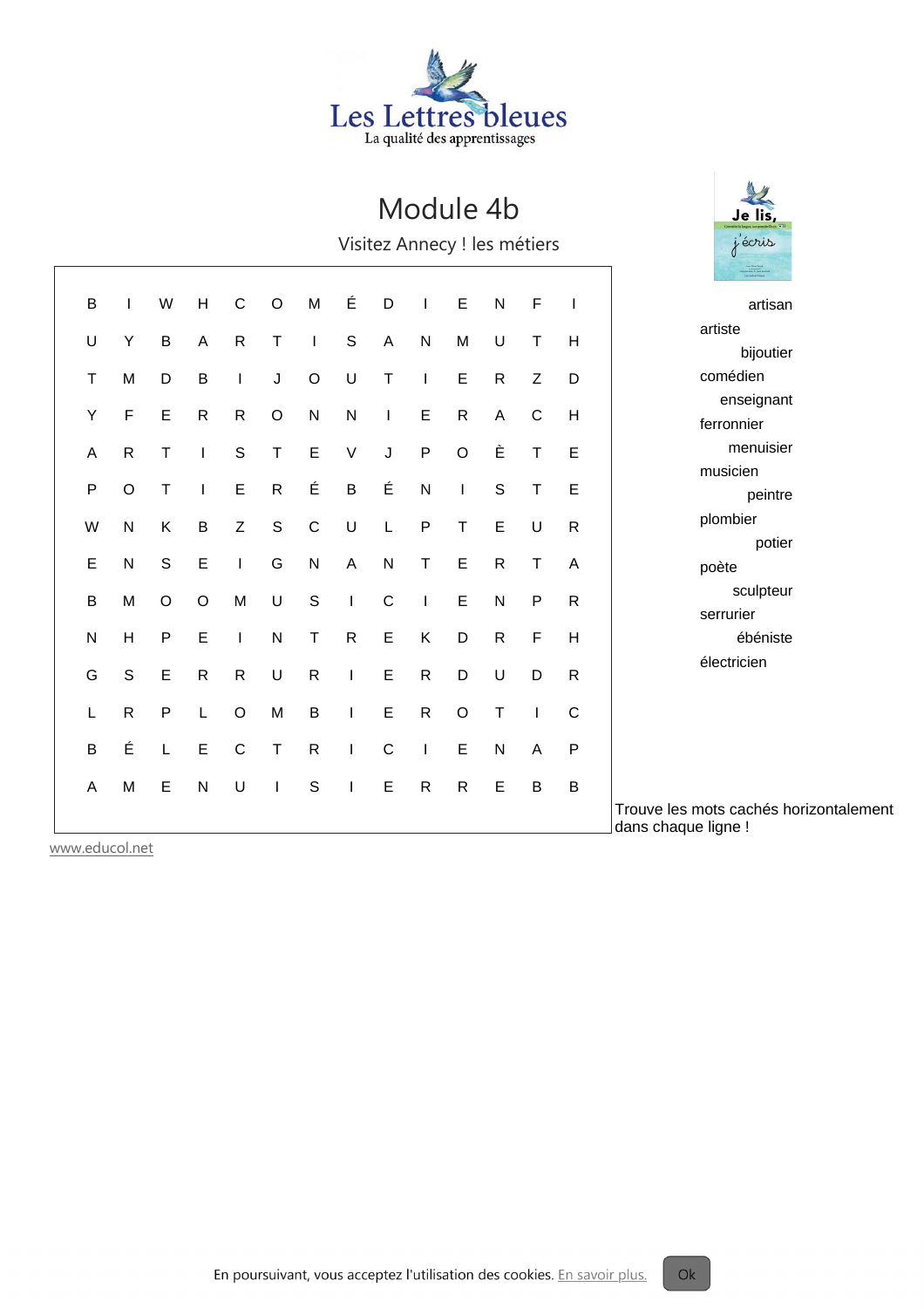# Les Lettres bleues

Module 5

Les félins

# Je lis,

| Α | F            | F            | A            | M              | É            | U           | $\circ$      | $\mathsf{C}$ | A                         | $\mathsf{R}$   | N            | Е            | P            | affamé                                                                   |
|---|--------------|--------------|--------------|----------------|--------------|-------------|--------------|--------------|---------------------------|----------------|--------------|--------------|--------------|--------------------------------------------------------------------------|
| G | D            | O            | M            | E              | $\mathsf S$  | T           | $\mathbf{I}$ | Q            | U                         | $\mathsf E$    | J            | $\mathsf{C}$ | $\mathsf F$  | carnassier                                                               |
|   |              |              |              |                |              |             |              |              |                           |                |              |              |              | carne                                                                    |
| B | $\vee$       | Υ            | $\circ$      | M              | ${\sf N}$    |             | V            | $\mathsf O$  | $\mathsf{R}$              | $\mathsf E$    | W            | $\mathsf{R}$ | W            | carnivore                                                                |
| H | W            | Q            | Т            | Υ              | L            | É           | $\circ$      | $\mathsf{P}$ | A                         | $\mathsf{R}$   | D            | $\mathsf{R}$ | $\mathbb S$  | chat                                                                     |
|   |              |              |              |                |              |             |              |              |                           |                |              |              |              | domestique                                                               |
| Α |              | $\mathsf S$  | $\mathsf E$  | $\circ$        | H            | E           | $\mathsf{R}$ | $\sf B$      | T                         | $\vee$         | $\circ$      | $\mathsf{R}$ | E            | dévorer                                                                  |
|   |              |              |              | É              |              |             |              |              |                           |                |              |              |              | guépard                                                                  |
| D | W            | K            | D            |                | $\sf V$      | $\circ$     | $\mathsf{R}$ | $\mathsf E$  | $\mathsf{R}$              | H              | L            | W            | N            | herbivore                                                                |
| O | Z            | $\mathsf F$  | $\mathsf E$  | $\circ$        | $\mathbf C$  | $\mathsf S$ | $\mathsf{A}$ | U            | $\vee$                    | $\overline{A}$ | G            | $\mathsf E$  | L            | jaguar                                                                   |
|   |              |              |              |                |              |             |              |              |                           |                |              |              |              | lynx                                                                     |
| L | Y            | ${\sf N}$    | X            | Υ              | G            | U           | É            | ${\sf P}$    | $\boldsymbol{\mathsf{A}}$ | $\mathsf{R}$   | D            | ${\sf N}$    | A            | léopard                                                                  |
| E | D            | G            | M            | J              | $\mathsf{A}$ | G           | U            | $\mathsf{A}$ | $\mathsf{R}$              | H              | L            | J            | Z            | omnivore                                                                 |
|   |              |              |              |                |              |             |              |              |                           |                |              |              |              | panthère                                                                 |
| C | H            | X            | X            | A              | G            | D           | $\mathsf{P}$ | $\mathsf{C}$ |                           | $\mathsf{P}$   | $\mathsf{C}$ | $\mathsf{R}$ | E            | sauvage                                                                  |
| A | $\sf P$      | $\mathsf{R}$ | $\mathsf C$  | $\overline{A}$ | $\mathsf{R}$ | ${\sf N}$   | A            | S            | S                         | $\mathbf{I}$   | E            | ${\sf R}$    | $\mathsf{P}$ | vorace                                                                   |
|   |              |              |              |                |              |             |              |              |                           |                |              |              |              |                                                                          |
| C | H            | A            | Τ            | $\mathsf{C}$   | $\mathsf{P}$ | A           | $\mathsf{N}$ | $\mathsf T$  | H                         | È              | $\mathsf{R}$ | E            | V            |                                                                          |
|   |              |              | Z            |                |              | $\sf B$     | $\sf V$      | $\circ$      | $\mathsf{R}$              | $\overline{A}$ | $\mathsf{C}$ | E            | U            |                                                                          |
| J | M            | P            |              | D              | $\circ$      |             |              |              |                           |                |              |              |              |                                                                          |
| н | $\mathsf{C}$ | A            | $\mathsf{R}$ | $\mathsf{N}$   |              | $\vee$      | $\circ$      | $\mathsf{R}$ | E                         | S              | H            | Q            | U            |                                                                          |
|   |              |              |              |                |              |             |              |              |                           |                |              |              |              | Trouve les mots cachés horizontalement<br>dans chaque ligne ou presque ! |
|   |              |              |              |                |              |             |              |              |                           |                |              |              |              |                                                                          |

www.educol.net

 $\overline{\phantom{a}}$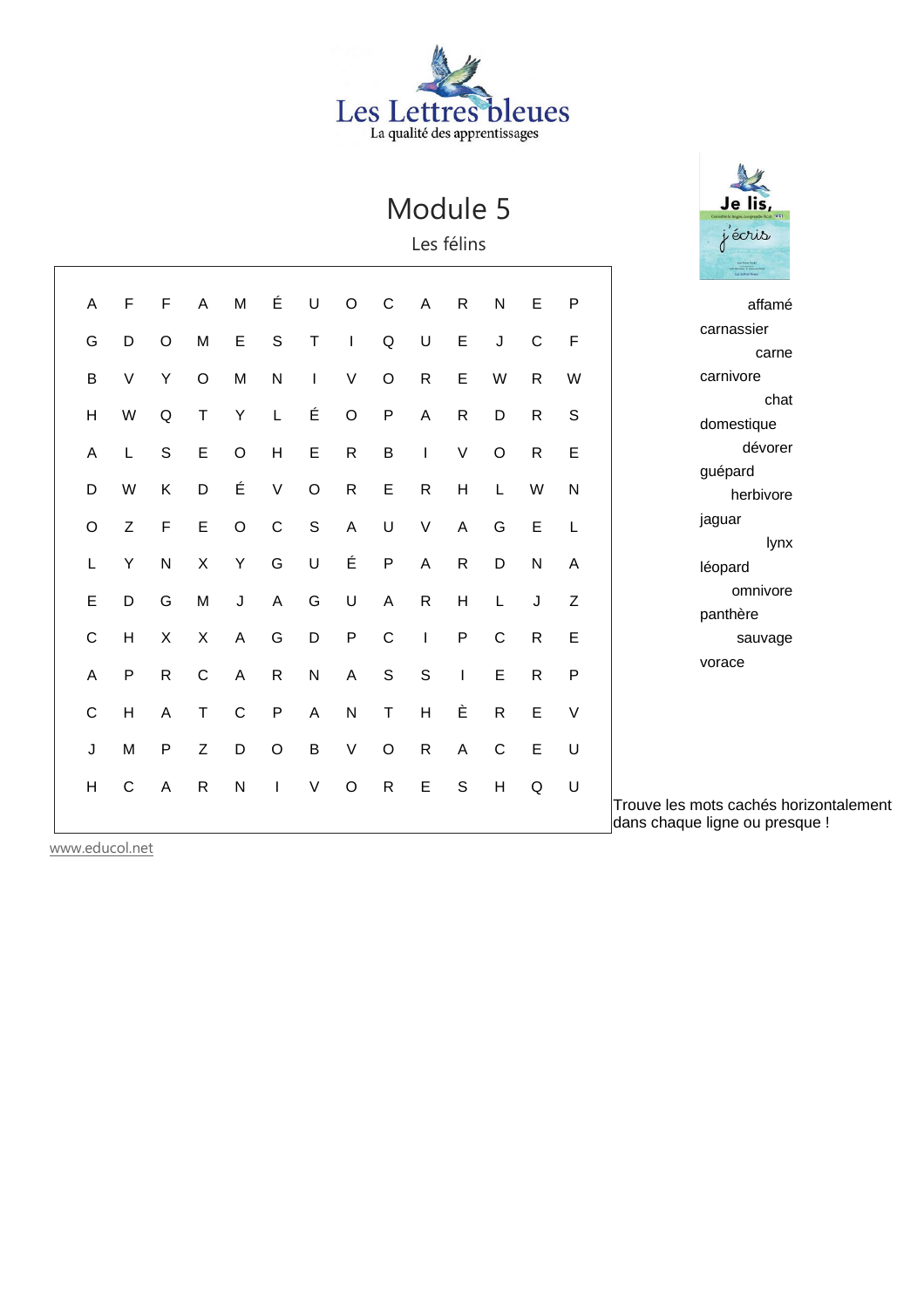

Bonne année aux chats !

Je lis j'écris

| $\mathsf{R}$ | B            | V            | U            | A            | C            | O            | U                            | $\mathsf{R}$  | A              | G                         | E            | F            | S            | <b>Bastia</b>                                                            |
|--------------|--------------|--------------|--------------|--------------|--------------|--------------|------------------------------|---------------|----------------|---------------------------|--------------|--------------|--------------|--------------------------------------------------------------------------|
| U            | G            | L            |              | $\mathsf S$  | $\top$       | $\mathsf{R}$ | $\overline{A}$               | S             | $\sf B$        | $\circ$                   | U            | $\mathsf{R}$ | G            | Carcassonne                                                              |
|              |              |              |              |              |              |              |                              |               |                |                           |              |              |              | Draguignan                                                               |
| J            | Υ            | $\mathsf S$  | ${\sf N}$    | ${\sf N}$    | M            | H            | $\sf B$                      | A             | $\mathsf S$    | $\top$                    |              | A            | S            | Dunkerque                                                                |
|              | V            | E            |              |              | T            | Ê            | $\mathsf T$                  |               |                | $\boldsymbol{\mathsf{X}}$ |              |              |              | Gap                                                                      |
| D            |              |              | A            | L            |              |              |                              | U             | W              |                           | X            | K            | $\mathbf{I}$ | Rambouillet                                                              |
| D            | E            | ${\sf N}$    | $\mathbf C$  | $\circ$      | U            | $\mathsf{R}$ | $\overline{\mathsf{A}}$      | G             | $\mathsf E$    | $\mathsf{R}$              | A            | U            | $\vee$       | Saint-Brieuc                                                             |
|              |              |              |              |              |              |              |                              |               |                |                           |              |              |              | Strasbourg                                                               |
| A            | K            | $\mathsf{C}$ | D            | G            | $\vee$       | D            | É                            | $\mathsf T$   | $\overline{A}$ | L                         | E            | $\mathsf{R}$ | $\vee$       | courage                                                                  |
| W            | F            | $\mathsf S$  | A            | $\mathbf{I}$ | ${\sf N}$    | T            | $\qquad \qquad \blacksquare$ | $\sf B$       | $\mathsf{R}$   | T                         | E            | U            | $\mathsf{C}$ | détaler                                                                  |
|              |              |              |              |              |              |              |                              |               |                |                           |              |              |              | encourager                                                               |
| D            | U            | ${\sf N}$    | K            | E            | $\mathsf{R}$ | $\mathsf Q$  | U                            | $\mathsf E$   | J              | $\vee$                    | G            | A            | P            | obstiné                                                                  |
| V            | H            | D            | $\mathsf{R}$ | A            | G            | U            | $\mathbf{I}$                 | G             | N              | $\mathsf{A}$              | ${\sf N}$    | B            | $\mathsf{C}$ | protester                                                                |
|              |              |              |              |              |              |              |                              |               |                |                           |              |              |              | souhait                                                                  |
| $\mathsf{R}$ | A            | M            | B            | $\circ$      | U            | T            | L                            | L             | E              | Τ                         | L            | Y            | Κ            | têtu                                                                     |
| $\circ$      | D            | E            | $\vee$       | $\circ$      | E            | U            | $\circ$                      | B             | S              | $\mathsf T$               |              | $\mathsf{N}$ | É            | voeu                                                                     |
|              |              |              |              |              |              |              |                              |               |                |                           |              |              |              |                                                                          |
| $\mathsf S$  | Q            | U            | H            | $\mathsf S$  | $\circ$      | U            | H                            | A             | $\mathsf{I}$   | $\mathsf T$               | H            | $\mathsf{P}$ | $\circ$      |                                                                          |
| M            | $\mathsf{R}$ | ${\sf P}$    | $\mathsf{R}$ | $\circ$      | $\top$       | $\mathsf E$  | $\mathbf S$                  | $\mathsf T$   | E              | $\mathsf{R}$              | B            | B            | S            |                                                                          |
|              |              |              |              |              |              |              |                              |               |                |                           |              |              |              |                                                                          |
| Z            | A            | $\mathsf F$  | $\mathsf C$  | A            | $\mathsf{R}$ | $\mathsf C$  | $\mathsf{A}$                 | ${\mathbb S}$ | $\mathbb S$    | $\circ$                   | $\mathsf{N}$ | ${\sf N}$    | E            |                                                                          |
|              |              |              |              |              |              |              |                              |               |                |                           |              |              |              | Trouve les mots cachés horizontalement<br>dans chaque ligne ou presque ! |
|              |              |              |              |              |              |              |                              |               |                |                           |              |              |              |                                                                          |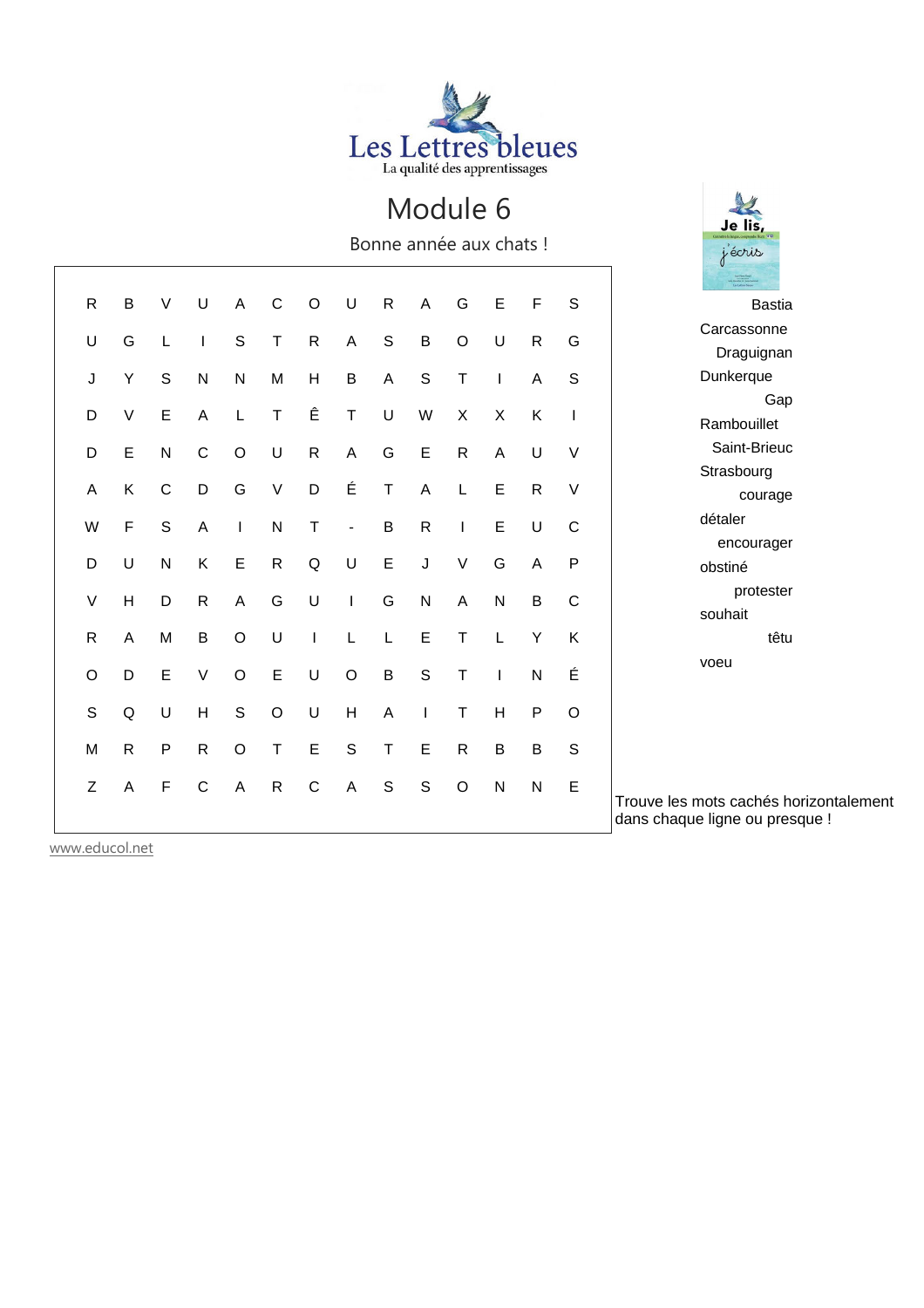

Je lis,

j'écris

Chez la boulangère

| Α            | $\vee$       | E            | ${\sf N}$    | D             | $\mathsf{R}$ | E            | $\mathsf{P}$   | $\mathsf C$      | $\circ$      | $\mathsf{P}$ | $\overline{A}$            |              | $\mathsf{N}$ | acide                                                                    |
|--------------|--------------|--------------|--------------|---------------|--------------|--------------|----------------|------------------|--------------|--------------|---------------------------|--------------|--------------|--------------------------------------------------------------------------|
| I            | Q            | $\mathsf F$  | $\sf B$      | $\circ$       | U            | L            | $\overline{A}$ | ${\sf N}$        | G            | È            | $\mathsf{R}$              | E            | M            | baguette                                                                 |
|              |              |              |              |               |              |              |                |                  |              |              |                           |              |              | bonbons                                                                  |
| C            | ${\sf N}$    | $\mathsf{I}$ | C            | A             | $\mathsf{R}$ | A            | M              | $\sf B$          | A            | ${\sf R}$    | $\mathsf F$               | $\mathsf{R}$ | $\vee$       | bouche                                                                   |
| G            |              | B            | $\circ$      | N             | B            | $\circ$      | $\mathsf{N}$   | S                | E            | $\sf B$      | J                         | E            | T            | boulangère                                                               |
|              |              |              |              |               |              |              |                |                  |              |              |                           |              |              | carambar                                                                 |
| ${\sf R}$    | B            | Υ            | Q            | $\sf P$       | $\vee$       | $\mathsf E$  | ${\sf N}$      | D                | $\mathsf E$  | $\sf U$      | $\mathsf S$               | $\mathsf E$  | ${\sf N}$    | clients                                                                  |
| $\mathsf C$  | E            | Q            | $\mathsf{C}$ |               |              | E            | $\mathsf{N}$   | $\mathsf T$      | S            | A            | L                         | X            | S            | copain                                                                   |
|              |              |              |              |               |              |              |                |                  |              |              |                           |              |              | ficelle                                                                  |
| Κ            |              | $\mathsf{P}$ | Τ            | ${\sf R}$     | $\circ$      | Τ            | $\sf T$        | $\circ$          | J.           | ${\sf R}$    | D                         | Υ            | H            | goût                                                                     |
|              |              |              |              |               |              |              |                |                  |              |              |                           |              |              | miniature                                                                |
| $\mathsf{N}$ | B            | X            | $\mathsf{P}$ | $\circ$       | I.           | ${\sf N}$    | G              | $\boldsymbol{Z}$ | $\mathsf{R}$ | A            | M                         | F            | $\vee$       | poing                                                                    |
| G            | F            | $\mathbf{I}$ | C            | E             |              | L            | $\mathsf E$    | G                | G            | L            | P                         | G            | F            | souhait                                                                  |
|              |              |              |              |               |              |              |                |                  |              |              |                           |              |              | trottoir                                                                 |
| Α            | $\mathsf{C}$ | <b>I</b>     | D            | E             | M            | $\mathbf{I}$ | ${\sf N}$      | $\mathbf{I}$     | A            | T            | U                         | $\mathsf{R}$ | E            | vendeuse                                                                 |
| Υ            | $\mathsf{F}$ | Z            | J            | $\mathsf S$   | X            | $\mathsf S$  | $\circ$        | U                | Н            | A            |                           | т            | H            | vendre                                                                   |
|              |              |              |              |               |              |              |                |                  |              |              |                           |              |              |                                                                          |
| Τ            | B            | B            | A            | G             | U            | E            | T              | Τ                | Ε            | $\mathbb S$  | $\mathsf{C}$              |              | Τ            |                                                                          |
| E            | Q            | $\mathbb S$  | $\mathsf{R}$ | ${\mathbb S}$ | T            | $\mathsf F$  | G              | $\circ$          | Û            | $\mathsf T$  | Υ                         | т            | $\mathsf{N}$ |                                                                          |
|              |              |              |              |               |              |              |                |                  |              |              |                           |              |              |                                                                          |
| $\sf B$      | $\circ$      | U            | $\mathsf C$  | H             | $\mathsf E$  | $\mathsf V$  | $\mathsf Q$    | $\circ$          | $\mathsf F$  | K            | $\boldsymbol{\mathsf{X}}$ | M            | $\mathbf{I}$ | Trouve les mots cachés horizontalement<br>dans chaque ligne ou presque ! |
|              |              |              |              |               |              |              |                |                  |              |              |                           |              |              |                                                                          |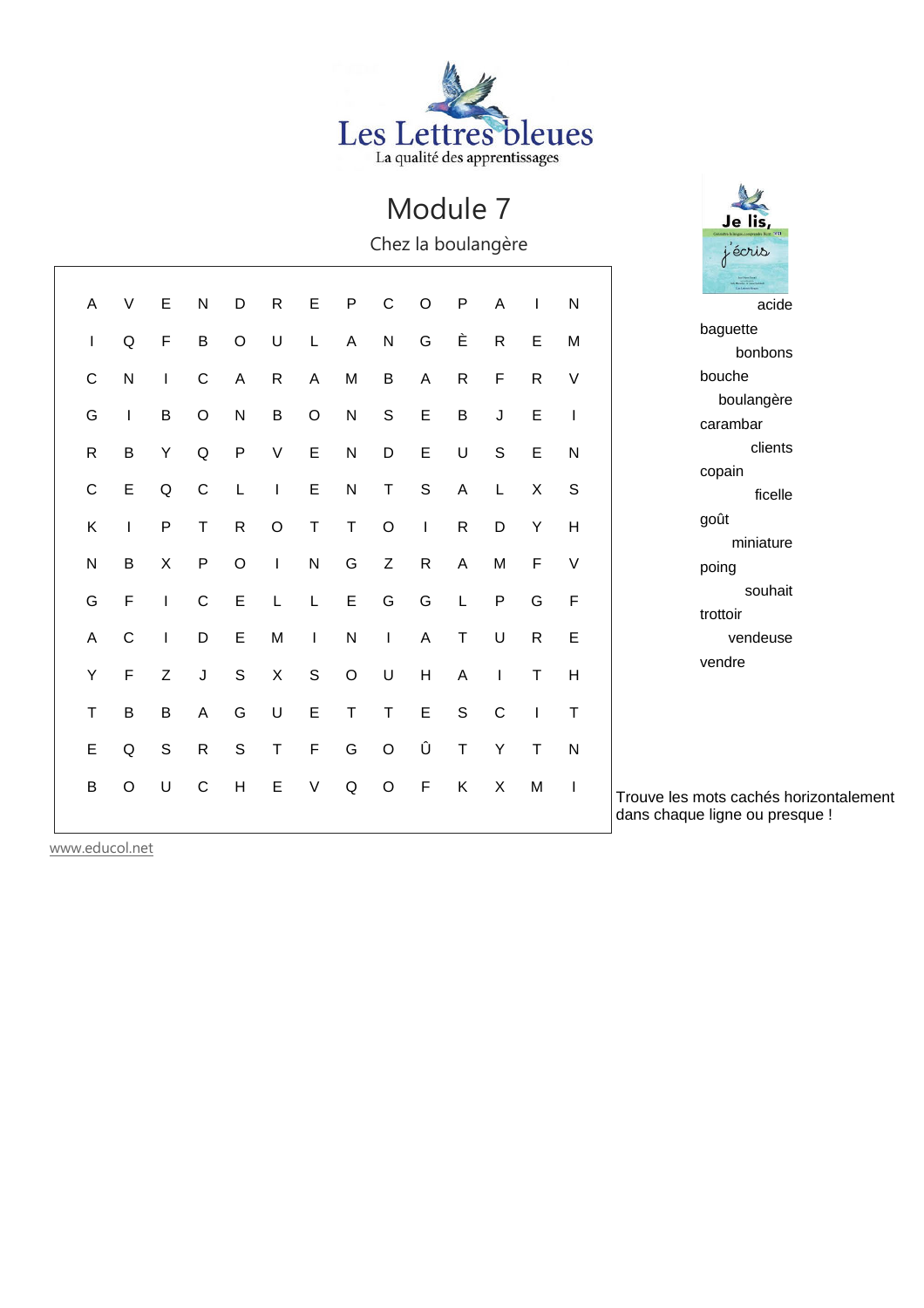

Le métier de vétérinaire

| R           | Α           | D            |              | O            |              | O            | G            | U              | Е            | V            |              | W            | S            |             | ambulancier                                                   |
|-------------|-------------|--------------|--------------|--------------|--------------|--------------|--------------|----------------|--------------|--------------|--------------|--------------|--------------|-------------|---------------------------------------------------------------|
| $\mathsf C$ | H           | T            | $\mathsf{R}$ | U            | $\mathsf{R}$ | G            | $\mathbf{I}$ | $\mathsf E$    | ${\sf N}$    | S            | Y            | Q            | ${\sf N}$    | $\times$    | ambulancière                                                  |
|             |             |              |              |              |              |              |              |                |              |              |              |              |              |             | brancardier                                                   |
| $\mathsf C$ | E           | I.           | N            | F            | $\mathbf{I}$ | ${\sf R}$    | M            | $\mathbf{I}$   | E            | $\mathsf{R}$ | H            | K            | $\mathsf{S}$ |             | brancardière                                                  |
| $\sf P$     | ${\sf N}$   | M            | ${\sf N}$    | M            | É            | $\mathsf D$  | $\mathbf{I}$ | $\mathbf C$    | A            | M            | E            | ${\sf N}$    | $\top$       | S           | chirurgien                                                    |
|             |             |              |              |              |              |              |              |                |              |              |              |              |              |             | chirurgienne                                                  |
| Н           | J           | D            | A            | M            | $\sf B$      | U            | L            | A              | ${\sf N}$    | $\mathsf{C}$ | $\mathsf{I}$ | È            | ${\sf R}$    | $\mathsf E$ | dentiste                                                      |
| $\mathsf F$ | W           |              | H            | $\mathsf{P}$ | D            | $\circ$      | $\mathbf C$  | $\mathsf T$    | $\circ$      | $\mathsf{R}$ | E            | $\mathsf{S}$ | $\mathsf{S}$ | E           | docteur<br>doctoresse                                         |
|             |             |              |              |              |              |              |              |                |              |              |              |              |              |             | infirmier                                                     |
| M           | É           | D            | E            | $\mathsf{C}$ | $\mathbf{I}$ | ${\sf N}$    | D            | Е              | ${\sf N}$    | т            |              | $\mathsf S$  | $\top$       | $\mathsf E$ | infirmière                                                    |
| D           | $\circ$     | $\mathsf{C}$ | Т            | E            | U            | $\mathsf{R}$ | W            | $\mathsf{R}$   | $\mathbf C$  | Z            | $\mathbf C$  | ${\sf R}$    | L            | M           | médecin                                                       |
| K           | $\mathbf C$ | H            |              | $\mathsf{R}$ | U            | ${\sf R}$    | G            |                | E            | ${\sf N}$    | N            | E            | $\circ$      | Κ           | médicaments                                                   |
|             |             |              |              |              |              |              |              | $\mathbf{I}$   |              |              |              |              |              |             | radiologue                                                    |
| S           | $\sf B$     | $\mathsf{R}$ | A            | ${\sf N}$    | $\mathsf C$  | $\mathsf A$  | $\mathsf{R}$ | D              |              | E            | $\mathsf{R}$ |              | $\circ$      | K           | santé                                                         |
| $\mathsf F$ | ${\sf P}$   | U            | A            | M            | $\sf B$      | U            | L            | $\overline{A}$ | $\mathsf{N}$ | $\mathsf{C}$ | $\mathbf{I}$ | E            | $\mathsf{R}$ | J           | vétérinaire                                                   |
| $\mathbf S$ | A           | $\mathsf{N}$ | т            | É            | $\mathbf S$  | Z            | $\mathsf F$  | $\circ$        | $\mathsf F$  | Z            | ${\sf N}$    | т            | U            |             |                                                               |
| A           | G           | B            | P            | $\mathbf{I}$ | N            | $\mathsf F$  | $\mathbf{I}$ | $\mathsf{R}$   | M            |              | È            | $\mathsf{R}$ | $\mathsf E$  | $\circ$     |                                                               |
| K           | $\vee$      | É            | т            | É            | $\mathsf{R}$ | $\mathbf{I}$ | ${\sf N}$    | A              | $\mathbf{I}$ | $\mathsf{R}$ | E            | L            | H            | Q           |                                                               |
| Z           | B           | $\mathsf{R}$ | Α            | ${\sf N}$    | $\mathsf C$  | A            | $\mathsf{R}$ | D              |              | È            | ${\sf R}$    | Ε            | ${\sf R}$    | $\mathsf L$ |                                                               |
|             |             |              |              |              |              |              |              |                |              |              |              |              |              |             | Trouve les mots cachés horizontalement<br>dans chaque ligne ! |

www.educol.net

Je lis j'écris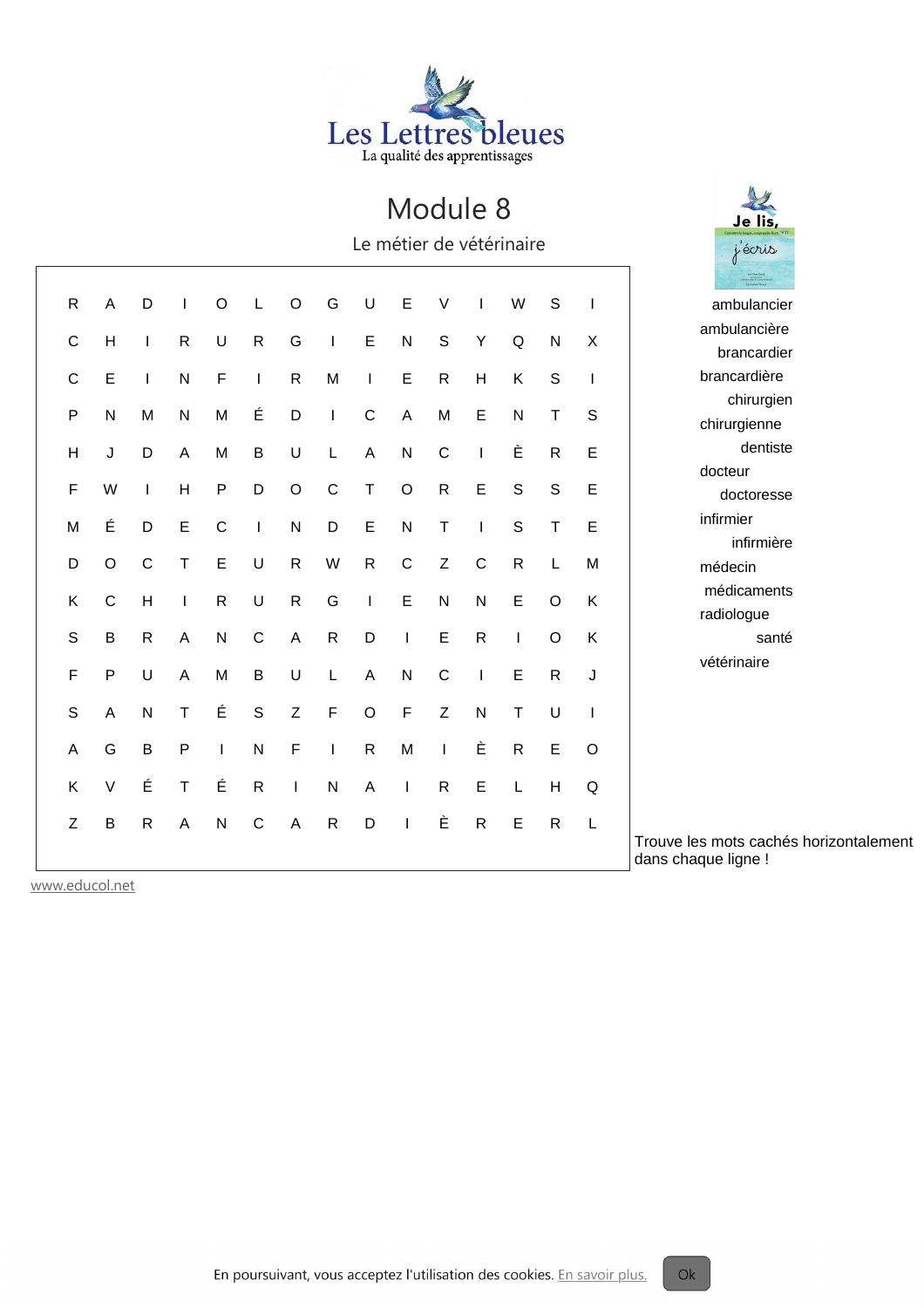

Je lis,

j'écris

Le sommeil

| $\mathsf{C}$ | A           | U            | $\mathsf C$  | H            | E            | M            | $\mathsf{A}$ | $\mathsf{R}$ | W            | $\sf B$      | J            | Z       | G            | apprendre                              |
|--------------|-------------|--------------|--------------|--------------|--------------|--------------|--------------|--------------|--------------|--------------|--------------|---------|--------------|----------------------------------------|
| G            | B           | $\sf B$      | U            | A            | $\mathsf{P}$ | $\mathsf{P}$ | $\mathsf{R}$ | E            | ${\sf N}$    | D            | $\mathsf{R}$ | E       | U            | cauchemar                              |
|              |             |              |              |              |              |              |              |              |              |              |              |         |              | dormir                                 |
| E            | H           | Υ            | $\mathsf F$  | $\mathsf T$  | E            | Κ            | L            | X            | $\sf B$      | D            | $\sf B$      | Z       | $\vee$       | durée                                  |
| Q            | Υ           | É            | $\vee$       | $\mathsf E$  | $\mathbf{I}$ | L            | Q            | Υ            | U            | ${\sf N}$    | U            |         | T            | endormi                                |
|              |             |              |              |              |              |              |              |              |              |              |              |         |              | grandir<br>heure                       |
| D            | E           | ${\sf N}$    | D            | $\circ$      | ${\sf R}$    | M            | $\mathbf{I}$ | T            | $\sf P$      | ${\sf R}$    | Ê            | V       | $\mathsf E$  | journée                                |
| W            | F           | $\mathsf C$  | Q            |              | $\mathsf E$  | $\vee$       | $\mathsf E$  |              | L            | L            | $\mathsf E$  | $\circ$ | W            | lit                                    |
|              |             |              |              |              |              |              |              |              |              |              |              |         |              | nuit                                   |
| Z            | X           | ${\sf R}$    | $\mathsf C$  | $\mathsf F$  | Κ            | D            | $\mathsf O$  | ${\sf R}$    | M            | $\mathbf{I}$ | $\mathsf{R}$ | E       | H            | réveil                                 |
| $\mathsf{R}$ | Z           | $\circ$      | X            | L            | S            | J            | $\circ$      | U            | ${\sf R}$    | ${\sf N}$    | É            | E       | $\circ$      | rêve                                   |
| W            | H           | E            | U            | $\mathsf{R}$ | Ε            | L            | $\mathbf{I}$ | $\top$       | $\mathbb S$  | M            | T            |         | Ε            | sommeil                                |
|              |             |              |              |              |              |              |              |              |              |              |              |         |              | somnoler                               |
| K            | X           | $\mathbf{I}$ | $\mathsf{P}$ | G            | $\mathsf{R}$ | A            | ${\sf N}$    | D            | $\mathbf{I}$ | $\mathsf{R}$ | $\mathsf{F}$ | $\vee$  | $\mathsf F$  | veille                                 |
| E            | $\mathsf S$ | $\mathsf O$  | M            | ${\sf N}$    | O            | L            | Ε            | ${\sf R}$    |              | L            | F            | P       | H            | éveil                                  |
|              |             |              |              |              |              |              |              |              |              |              |              |         |              |                                        |
| $\mathsf S$  | Q           | $\sf V$      | $\mathsf S$  | $\mathsf S$  | $\circ$      | M            | M            | E            | $\mathbf{I}$ | L            | $\vee$       | B       | Q            |                                        |
| $\vee$       | A           | H            | $\mathsf{C}$ |              | $\mathsf{S}$ | Τ            | $\sf B$      | W            | V            | Υ            | D            | W       | B            |                                        |
|              |             |              |              |              |              |              |              |              |              |              |              |         |              |                                        |
| Z            |             | D            | U            | $\mathsf{R}$ | É            | $\mathsf E$  | $\mathsf{R}$ | É            | $\vee$       | $\mathsf E$  |              | L       | $\mathsf{R}$ | Trouve les mots cachés horizontalement |
|              |             |              |              |              |              |              |              |              |              |              |              |         |              | dans chaque ligne ou presque !         |
|              |             |              |              |              |              |              |              |              |              |              |              |         |              |                                        |